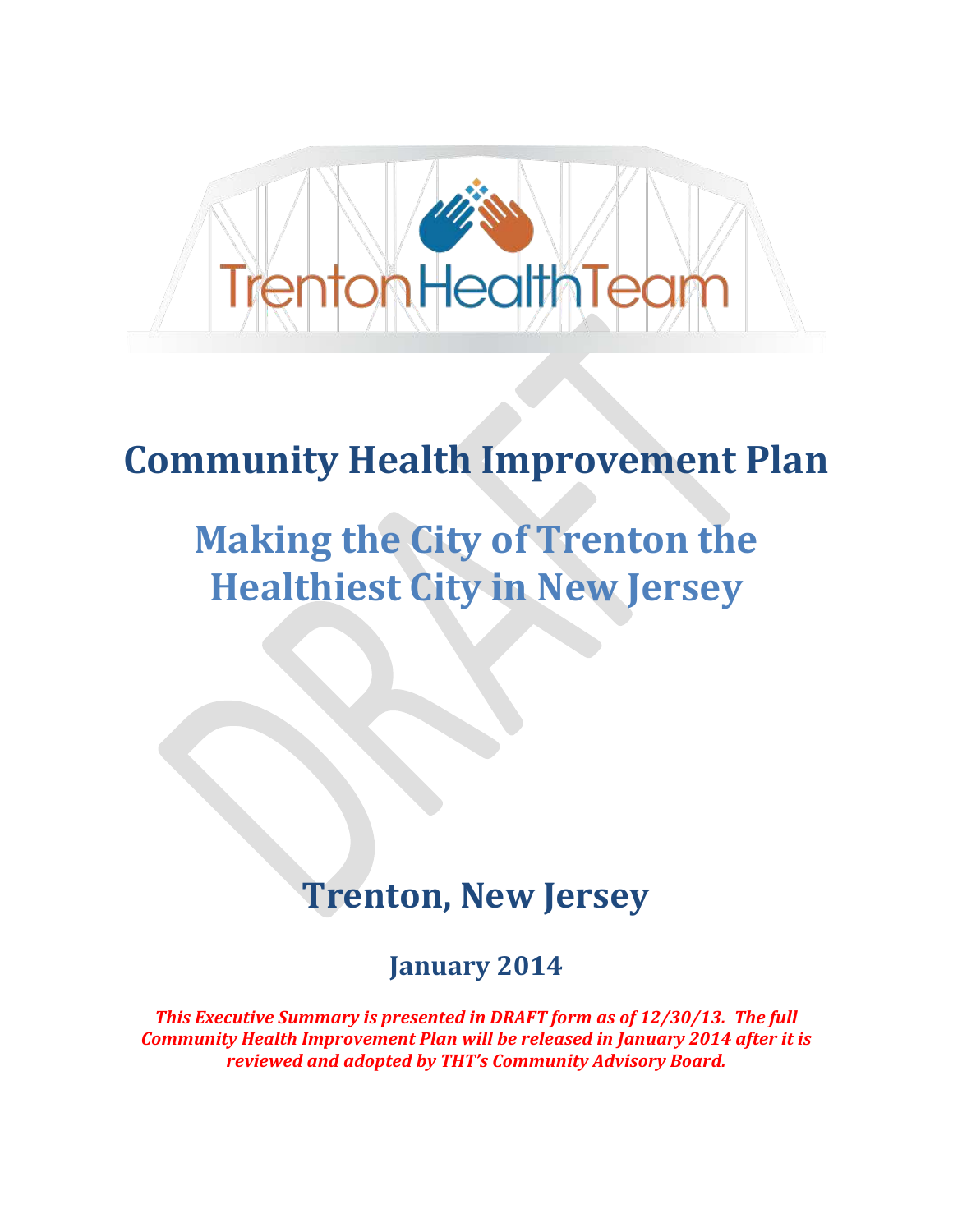#### **Acknowledgments**

We wish to acknowledge the Robert Wood Johnson Foundation, through its New Jersey Health Initiatives, for funding the Community Health Needs Assessment for the six zip codes of Trenton.

We also wish to recognize The Nicholson Foundation for its operating support of the Trenton Health Team, which has enabled us to improve health care access, outcomes, and delivery of services while lowering system costs.

We are deeply grateful for the contributions of hundreds of anonymous community members who shared their views and concerns through one-on-one interviews and forums.

We are also indebted to our many partners who are working alongside us to improve the health of the Trenton community. Our partners are listed at the back of this report; we apologize for any inadvertent omissions.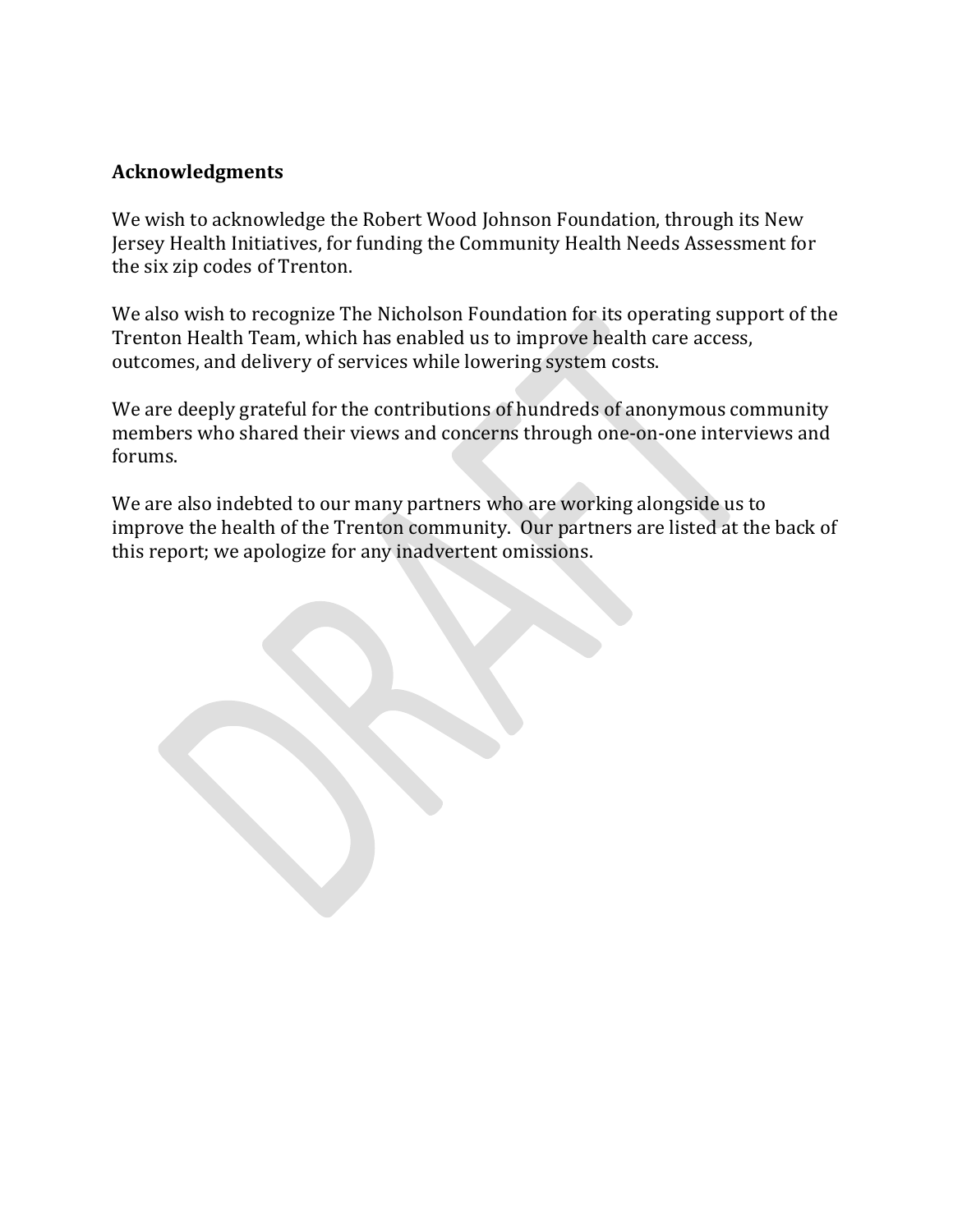#### **Executive Summary**

The Trenton Health Team (THT) has completed a comprehensive, data-informed Community Health Needs Assessment (CHNA), in which Trenton residents played a key role in identifying and articulating the city's top health priorities. THT, a collaborative of the city's two hospitals, St. Francis Medical Center and Capital Health; its only Federally Qualified Health Center, Henry J. Austin Health Center; and the city government's Department of Health & Human Services, partnered with 29 community and social service agencies across Trenton to develop one CHNA for the city as a whole.

#### *CHIP Priorities*

Within the overarching priority of poverty, the CHNA process identified five health priorities that require community-wide attention and focus:

- Health Literacy & Disparities
- Safety & Crime
- Obesity & Healthy Lifestyles
- Substance Abuse & Behavioral Health
- Chronic Disease

These were chosen from a longer list of issues that had been derived using health data from THT partner organizations and public sources. These data were shared with the community, whose input was the key driver in selecting our priority areas. During THT's unique community engagement efforts, hundreds of Trenton residents and THT members talked in over 300 individual interviews and 30 forums held in places of worship, community organizations, and public facilities. Priorities emerged as residents shared their personal stories, their fears, their frustrations, and their health and life challenges, in discussions guided by THT professionals.

Results of the CHNA, which were presented in a number of public forums and are available for download via the THT website<sup>1</sup>, were used to drive the development of our Community Health Improvement Plan (CHIP), which includes realistic, measurable goals to address the emerging priorities uncovered by the CHNA. Each CHNA health priority was assigned to a community leader who will lead that priority's improvement initiative, guided by the CHIP Steering Team.

As noted in the CHNA, Trenton's health challenges are numerous. Some of those challenges, while beyond the scope of the current CHNA and therefore not a primary

 $\overline{a}$ <sup>1</sup> <http://www.trentonhealthteam.org/tht/TrentonCommunityHealthNeedsAssessmentJuly2013.pdf>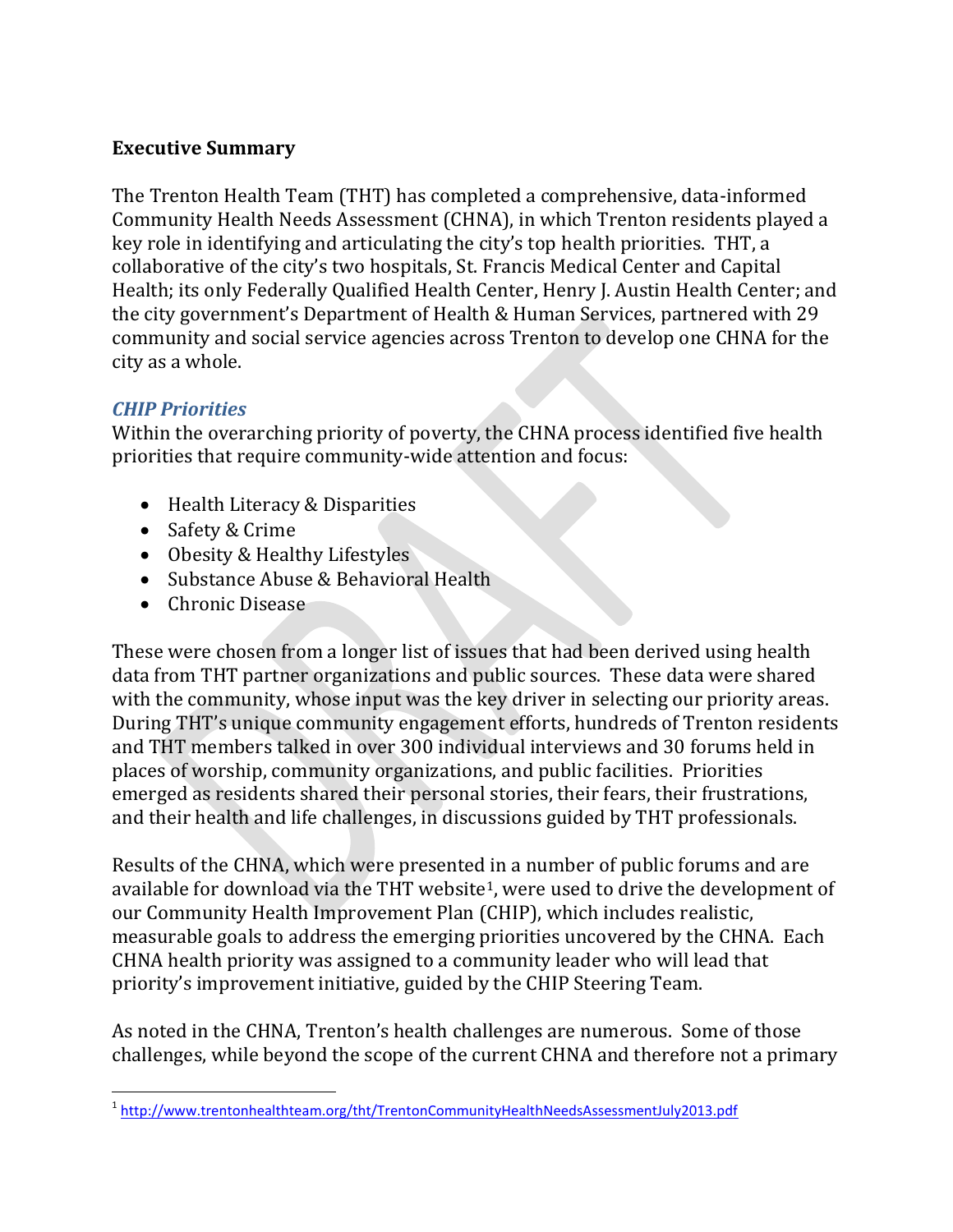focus of the CHIP, bear mentioning in order to fully understand the picture of health in Trenton. Additional factors impacting health outcomes in the city include:

- HIV/AIDS and Hepatitis C
- Teen pregnancy and poor birth outcomes
- Sexually transmitted diseases
- Lead poisoning
- Asthma
- Transportation

Efforts are currently under way to address these issues, which may ultimately overlap with some of our CHIP initiatives. We will continue to acknowledge the impact of these issues, as applicable, while we focus on the emerging priorities identified by our quantitative data and community engagement efforts.

Also noted as a limitation of the CHNA is the transience of the Trenton population, which means our data snapshot may not exactly reflect the situation on any given day. Population mobility also presents a challenge in tracking outcomes of the CHIP, as individuals and families move within and beyond the community's geography. It is our goal, however, to demonstrate quantifiable improvement on key targets using the most accurate measures available to us. We anticipate that the Trenton Health Information Exchange, launched and maintained by THT as of January 2014, will be a valuable resource in this endeavor.

#### *Overarching Goals and Objectives*

Targets for improvement over the three-year period of the CHIP have been set, relating to each of the priority areas. While these targets have been set with the recognition that further improvements will be needed to align with national norms, achieving them will begin to address the current disparities. It should be noted that strategies for cultural competency and the removal of barriers will be a necessary and integral component for all priority areas. Our success in this regard will depend upon strong partnerships with appropriate community agencies throughout the city. Our targets include the following:

- Engage city providers in health literacy and cultural competency trainings and secure commitments to adopt best practices in this area
- Reduce the violent crime rate
- Reduce the obesity rate for children and adults
- Adopt substance abuse and mental health screenings city wide, expanding the SBIRT program and expanding available services for behavioral health
- Reduce the adult diabetes rate and improve self–management of the disease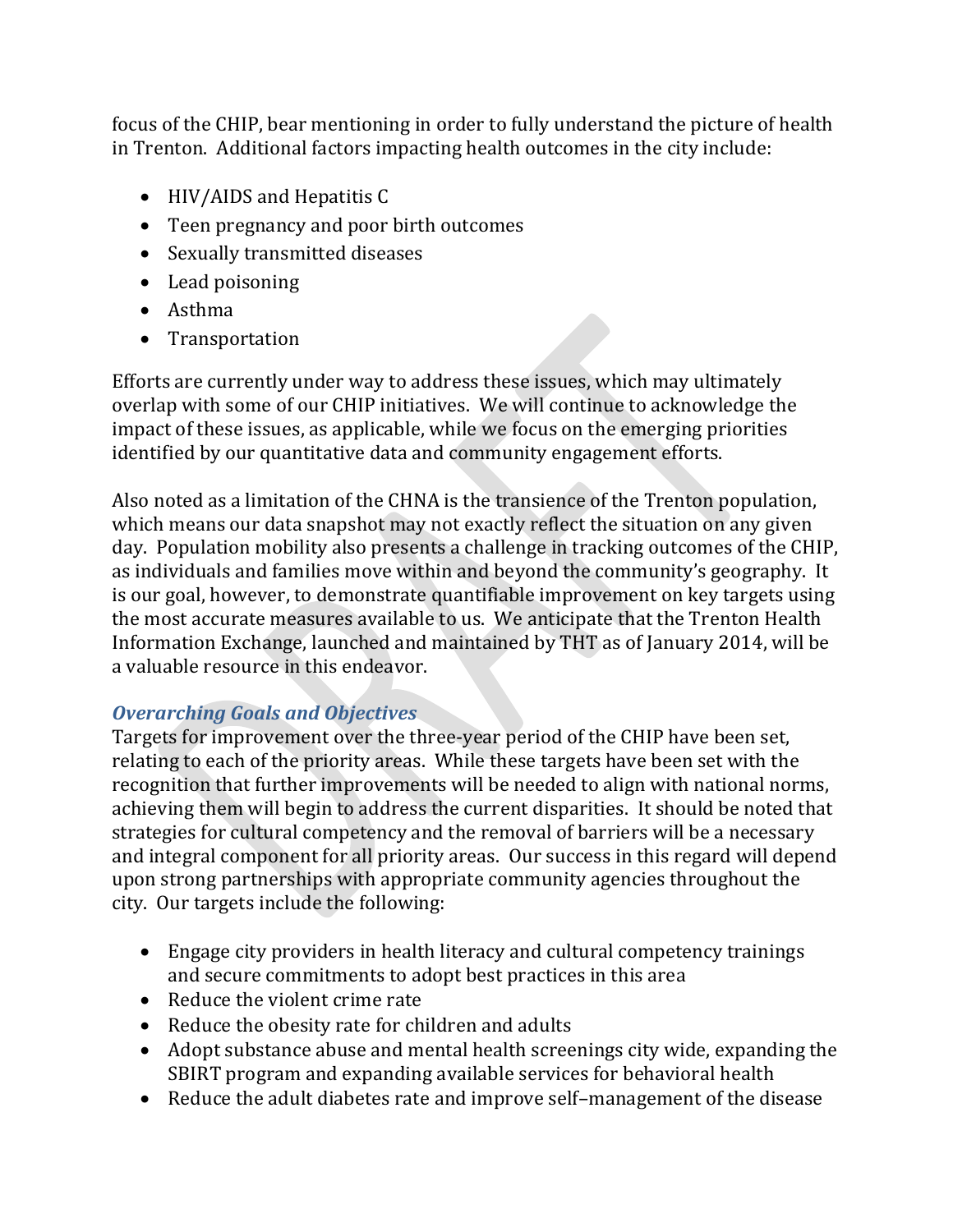- Include smoking cessation counseling at all of the city's seven clinics
- Increase routine screenings for cancers, especially for lung, prostate, breast, and colorectal cancer

#### *Priority Area Goals and Objectives*

Within the overarching CHIP goals, specific objectives and strategies have been developed, with primary goals and strategies for each priority area as follows:

|                 | <b>Priority Area 1: Health Literacy &amp; Disparities</b>                                                                                                                                                                                                                                                                                                        |
|-----------------|------------------------------------------------------------------------------------------------------------------------------------------------------------------------------------------------------------------------------------------------------------------------------------------------------------------------------------------------------------------|
| <b>Goal 1.1</b> | Increase access for everyone to accurate and actionable health<br>information; support lifelong learning to promote good health                                                                                                                                                                                                                                  |
| 1.1.1           | By June 2014, each member organization of the Community Advisory Board<br>will adopt best-practice health literacy standards for both communication<br>strategies and printed outreach and educational materials.                                                                                                                                                |
| 1.1.2           | By September 2014, establish a relationship to support NJPHK's efforts to<br>embed information regarding CHNA priorities and CHIP goals into school<br>health curriculum at all grade levels (also Obesity & Healthy Lifestyles).                                                                                                                                |
| <b>Goal 1.2</b> | Deliver person-centered health information and services                                                                                                                                                                                                                                                                                                          |
| 1.2.1           | By June 2014, engage with faith-based and other community organizations<br>to develop a plan to conduct cultural competency trainings at primary care<br>clinics and behavioral health providers throughout the city.                                                                                                                                            |
| 1.2.2           | By September 2014, convene from among the Community Advisory Board<br>partners, those individuals serving in community outreach positions<br>(including the roles of peer leader, community ambassador, patient<br>navigator, health advocate, <i>Promotora</i> , or Community Health Worker) to<br>share best practices and align strategies around CHIP goals. |
| 1.2.3           | By June 2015, develop and provide an educational program focusing on<br>access to care and care disparities for physicians and other providers                                                                                                                                                                                                                   |

| Goal 2.1 | Reduce street-level violence by implementing the Trenton Violence<br>Reduction Strategy (TVRS), an evidence-based, public health approach                                                                                           |
|----------|-------------------------------------------------------------------------------------------------------------------------------------------------------------------------------------------------------------------------------------|
| 2.1.1    | By January 2014, work with Trenton Prevention Policy Board and Trenton<br>Police Department (TPD) to develop a plan for targeting resources to<br>individuals and communities most at risk based on data collection and<br>analysis |
| 2.1.2    | By June 2014, develop a highly specific, data-informed plan for building<br>community and agency capacities to incorporate and promote violence<br>reduction strategies                                                             |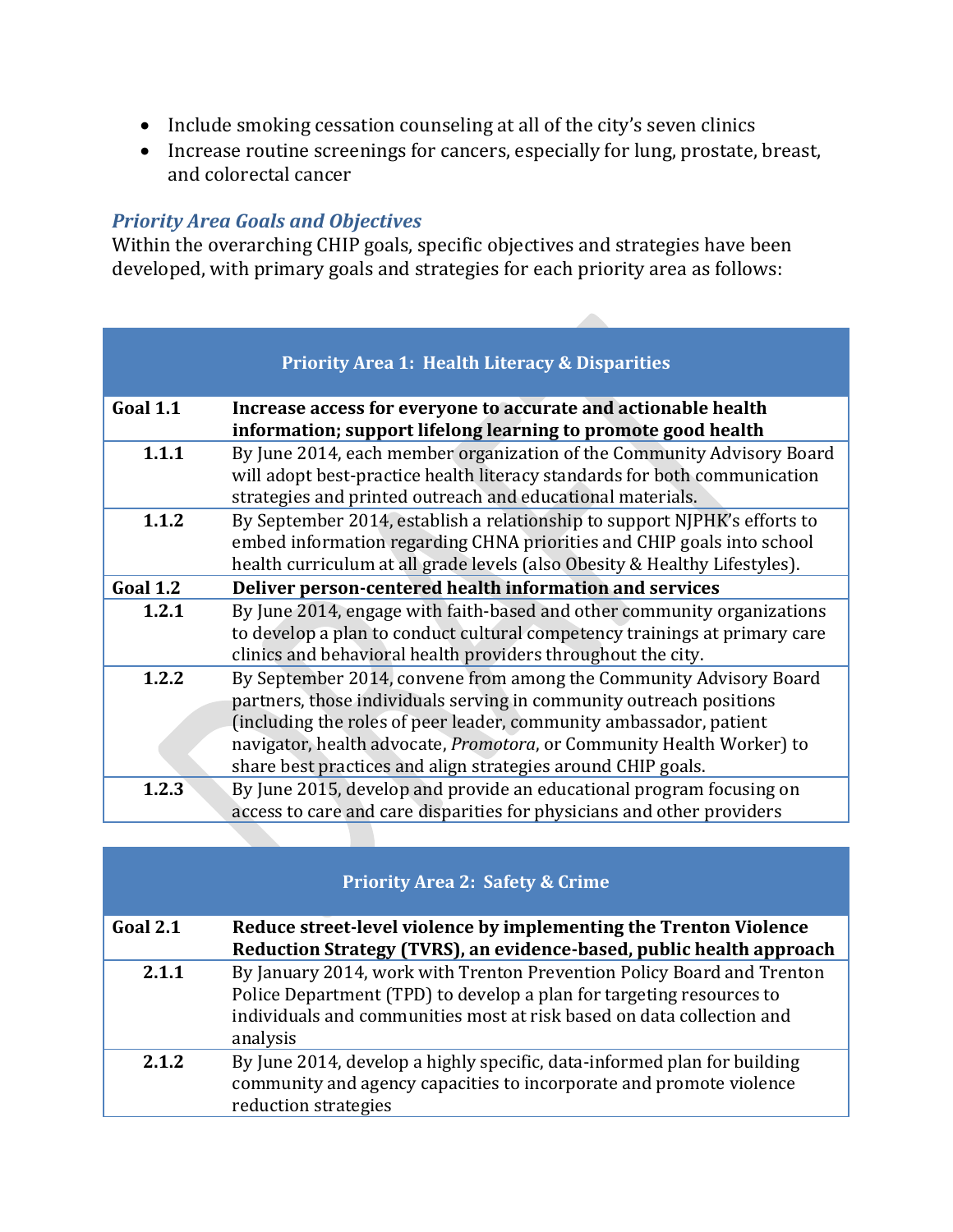### **Priority Area 2: Safety & Crime**

| Goal 2.2 | Increase residents' perceptions of safety                                 |
|----------|---------------------------------------------------------------------------|
| 2.2.1    | By May 2014, develop a plan to provide safe corridors to and from schools |
|          | and expand security at parks and recreational facilities                  |
| 2.2.2    | By June 2014, obtain a commitment from TPD for plans to increase school   |
|          | crossing guards, police presence at parks, neighborhood watch groups, and |
|          | crime prevention through environmental design                             |

| <b>Priority Area 3: Obesity &amp; Healthy Lifestyles</b> |                                                                                                                                                                                                                                                                            |
|----------------------------------------------------------|----------------------------------------------------------------------------------------------------------------------------------------------------------------------------------------------------------------------------------------------------------------------------|
| <b>Goal 3.1</b>                                          | Increase residents' access to and consumption of healthy foods                                                                                                                                                                                                             |
| 3.1.1                                                    | By January 2014, obtain letters of commitment from THT's Community<br>Advisory Board to support the Trenton Healthy Food Network, building on<br>existing initiatives such as NJPHK (http://www.njhealthykids.org/) and<br>Shaping NJ (http://www.shapingnjcommunity.org/) |
| 3.1.2                                                    | By June 2015, seek funding to expand Healthy Corner Stores initiative to<br>add four or more participating stores distributed on the basis of need                                                                                                                         |
| 3.1.3                                                    | By June 2014, work with Capital Health to refine and develop additional<br>strategies for its Delivery System Reform Incentive Payment (DSRIP)<br>program, which is focused on reducing obesity                                                                            |
| <b>Goal 3.2</b>                                          | Increase access to and practice of physical activity                                                                                                                                                                                                                       |
| 3.2.1                                                    | By May 2014, reestablish collaboration among public departments and<br>agencies such as the City of Trenton Recreation Department, TPD, and<br>schools to ensure that physical fitness activities are available regularly at<br>public parks and community centers         |
| 3.2.2                                                    | By September 2014, craft organizational wellness policies for THT partners<br>and promote adoption of similar policies in Trenton schools, public and<br>private agencies, and workplaces by June 2015                                                                     |

|                 | <b>Priority Area 4: Substance Abuse &amp; Behavioral Health</b>                                                                        |
|-----------------|----------------------------------------------------------------------------------------------------------------------------------------|
| <b>Goal 4.1</b> | Expand screening and improve referral to quality behavioral<br>treatment services, including reducing cultural barriers for behavioral |
|                 | health treatment                                                                                                                       |
| 4.1.1           | By June 2014, expand SBIRT program to all city clinics and emergency                                                                   |
|                 | rooms and develop a plan for including adolescents; by June 2015, expand                                                               |
|                 | SBIRT to non-clinical settings such as Rescue Mission and TASK.                                                                        |
| 4.1.2           | By September 2014, develop a pilot "transitional" outpatient clinic model                                                              |
|                 | designed to decrease emergency room visits and improve patient                                                                         |
|                 | engagement in treatment programs.                                                                                                      |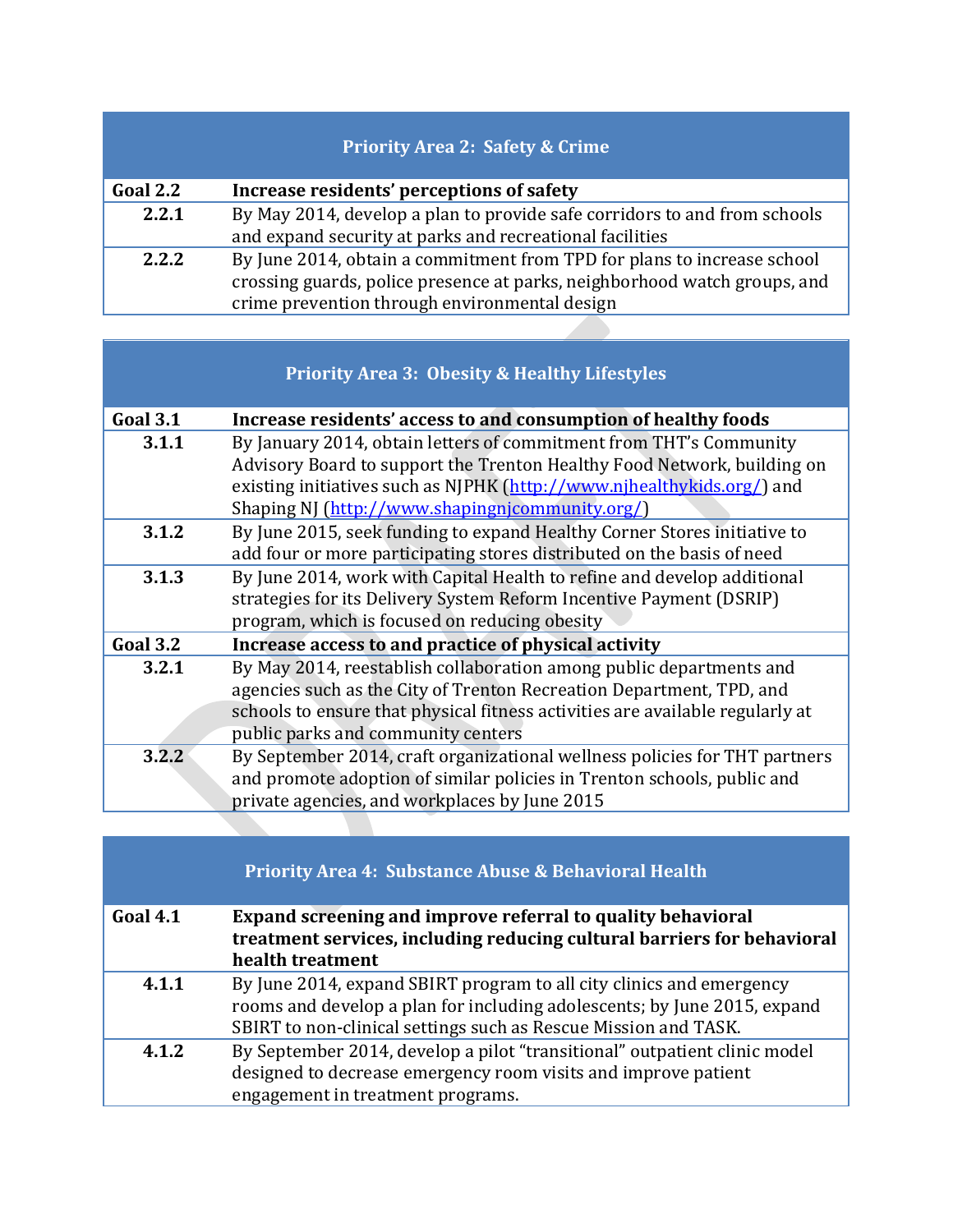|                 | <b>Priority Area 4: Substance Abuse &amp; Behavioral Health</b>                                                                                                                                          |
|-----------------|----------------------------------------------------------------------------------------------------------------------------------------------------------------------------------------------------------|
| 4.1.3           | By June 2016, reestablish detox programming within the Trenton<br>geography.                                                                                                                             |
| <b>Goal 4.2</b> | Improve access to and utilization of prevention services                                                                                                                                                 |
| 4.2.1           | By January 2014, work with Mercer County Prevention Coalition, Trenton<br>Municipal Alliance, and the County Comprehensive Plan to coordinate and<br>expand knowledge of available prevention resources. |
| 4.2.2           | By June 2015, develop "ready access" scheduling at behavioral health<br>providers and develop resources for helping individuals pay for<br>medications.                                                  |

| <b>Priority Area 5: Chronic Disease</b> |                                                                                                                                                                               |
|-----------------------------------------|-------------------------------------------------------------------------------------------------------------------------------------------------------------------------------|
| <b>Goal 5.1</b>                         | Improve disease management for diabetes and hypertension (HTN) by<br>adopting evidence-based practice guidelines in each of the city's clinics                                |
| 5.1.1                                   | By June 2014, implement a self-management tool for diabetes and HTN at<br>each site.                                                                                          |
| 5.1.2                                   | By September 2014, develop self-management plans for all patients who are<br>diagnosed with diabetes/HTN.                                                                     |
| 5.1.3                                   | By June 2014, work with St. Francis Medical Center to refine and develop<br>additional strategies for its DSRIP program, which is focused on diabetes<br>care and prevention. |
| <b>Goal 5.2</b>                         | Expand cancer screenings for the community by facilitating a                                                                                                                  |
|                                         | partnership with NJCEED (Cancer Education and Early Detection)                                                                                                                |
| 5.2.1                                   | By June 2014, establish a process that will result in referrals for cancer                                                                                                    |
|                                         | screening by primary care practitioners or NJCEED.                                                                                                                            |
| 5.2.2                                   | By June 2014, provide a navigator model of care at each site that will assure                                                                                                 |
|                                         | confirmation of appropriate screening services for clients.                                                                                                                   |
| 5.2.3                                   | By June 2015, identify GI specialist referral resources for patients with                                                                                                     |
|                                         | abnormal colorectal screenings.                                                                                                                                               |